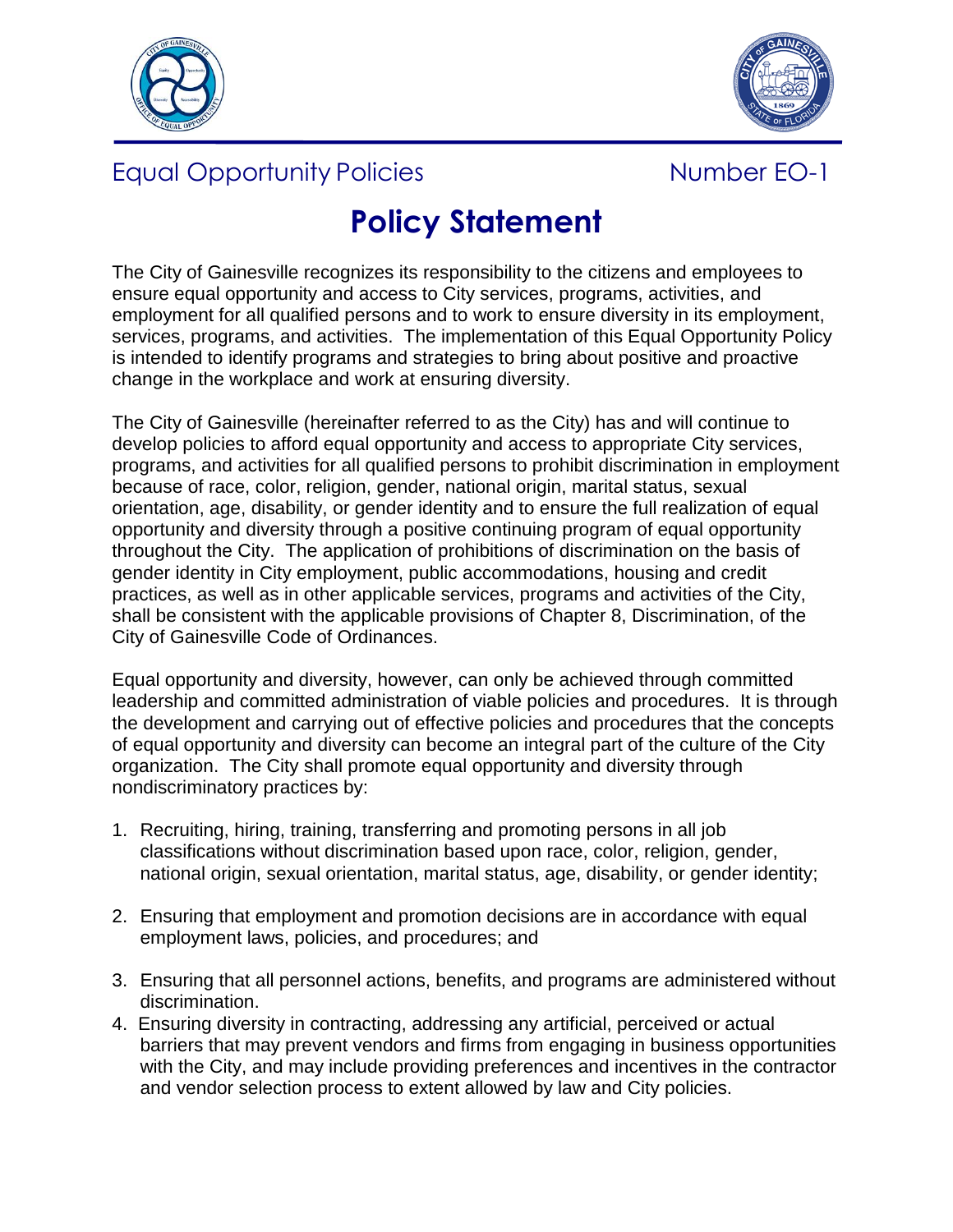In addition, the City will make every good faith effort to identify, recruit, and employ qualified applicants, including women and minorities. This policy does not imply that anyone can be employed who lacks the qualifications.

The City encourages employee development for the purpose of facilitating internal upward mobility through the promotion and transfer process. The City's internal training program will provide training for all employees consistent with equal employment opportunity laws, policies, and procedures. The City will also take action through the adoption of a Plan that sets goals and objectives, which address underutilization of groups within the City's work force. Underutilized job groups at a minimum will be determined by annual work force analysis. The policies, goals and objectives established by the City shall be implemented through its administrative staff.

The City shall employ a full-time Equal Opportunity Director to direct the development and implementation of a comprehensive Equal Opportunity Program, adherence to equal opportunity laws, policies, and procedures, and to develop strategies, training, and workshops to ensure diversity in contracting, employment, services, programs, and activities. This program shall apply to every Charter Officer and all employees working under the Charter Officers.

In carrying out the responsibilities related to investigations, the Equal Opportunity Director should make all reasonable efforts to ensure that investigations are supported by factual information and impartial judgment. During the investigation of complaints, the Equal Opportunity Director is neither an advocate for management nor for the complainant. The Equal Opportunity Director serves as a neutral, fact-finding 3<sup>rd</sup> party. The Equal Opportunity Director will work to ensure that Commission policies and department policies and procedures are adhered to.

It shall be the responsibility of the City's Charter Officers, managers, supervisors, and employees to assist the Equal Opportunity Director with implementation and adherence to equal opportunity laws, policies, and procedures. Nothing in the City's policies or procedures will abrogate the provisions of any collective bargaining agreement or the City's responsibility to negotiate terms and conditions of employment.

It is the hope and intent of the City to reduce the City's liability to lawsuits, litigation, and to resolve any problems, wherever possible within the City, before these problems are taken to an outside agency or agencies.

The City of Gainesville believes in equal opportunity for all persons and the prompt redress of complaints in a fair and impartial setting. It is the City's goal to foster an employment atmosphere where all people are treated equally and fairly without discrimination based upon race, gender, color, age, national origin, religion, sexual orientation, marital status, disability, or gender identity. In this environment the City Commission believes that City employees can cooperatively work together in the mutual interest of providing the highest level of public service to the citizens of Gainesville. To assist in this regard, all officers and employees of the City shall furnish to the Equal Opportunity Director any information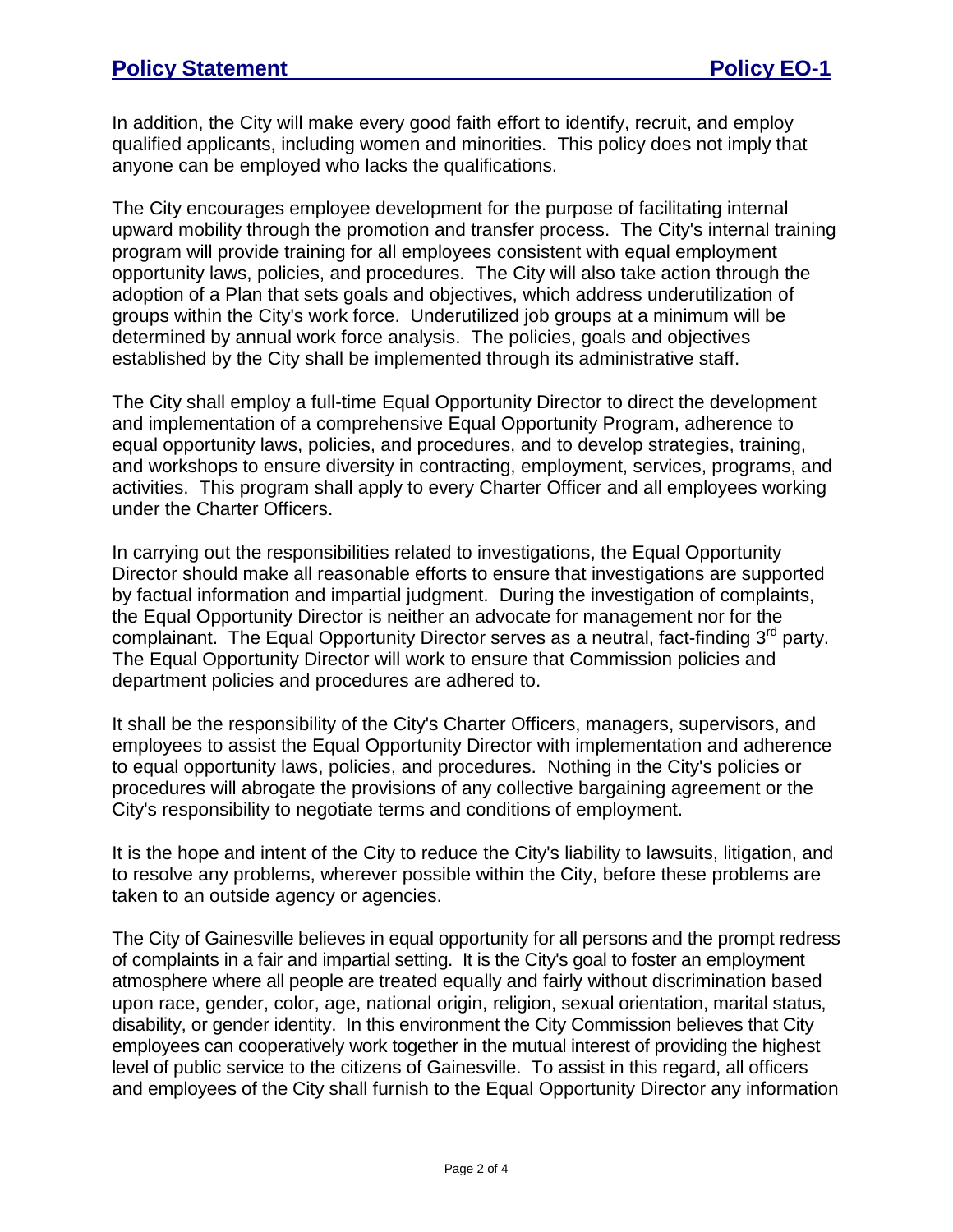and records within their custody and respond to any questions regarding powers, duties, activities, organization, property and methods of business that in the Equal Opportunity Director's opinion are required to perform an investigation and requisite duties, except as prohibited by law. If such Charter Officer or employees fail to produce the aforementioned access and/or information, the Equal Opportunity Director may call upon the City Auditor to resolve the situation in whatever manner deemed appropriate. Nothing in the City's policies or procedures waive either the confidentiality of any document or any other exemption as provided by law.

To ensure that the Equal Opportunity Director stays in contact with the workforce, has another avenue for assessing the needs of the workforce, and the proper framework to ensure diversity throughout the organization, there shall be two advisory committees that shall be advisory to the Equal Opportunity Director with regards to matters relating to diversity and equal opportunity. The two committees will be comprised of one internal (Employee Diversity Advisory Committee) and one external (Citizens Diversity and Inclusion Advisory Committee).

The Citizens Diversity and Inclusion Advisory Committee shall:

- **Provide guidance and recommendations to the Equal Opportunity Director as it** relates to Equal Employment Opportunity (EEO), Minority Business Enterprise (MBE) program, Affirmative Action (AA), Small Business Enterprise (SBE) program, Disability programs and Diversity initiatives
- **I** Identify and evaluate issues related to the small, minority, women and servicedisabled veteran business contracting program
- Evaluate and provide assistance in implementing Section 504 of the Rehabilitation Act of 1973 and the Americans with Disabilities Act and also advice the Equal Opportunity Department Director on accessibility and utilization as it relates to all City programs, services, activities and facilities.
- **Provide advice on the Dismantling Prejudices and Biases Initiative**

The Employee Diversity and Inclusion Advisory Committee shall consist of no more than thirteen (13) members serving a two (2) year term. In no event shall any member serve more than four (4) consecutive years. The Committee shall annually elect a chair and vice chair.

The Employee Diversity and Inclusion Advisory Committee Shall:

- I. Relay appropriate and pertinent information, discussed in Committee meetings to co-workers.
- 2. Provide recommendations on Equal Employment Opportunity and Diversity issues presented to them by the Equal Opportunity Director.